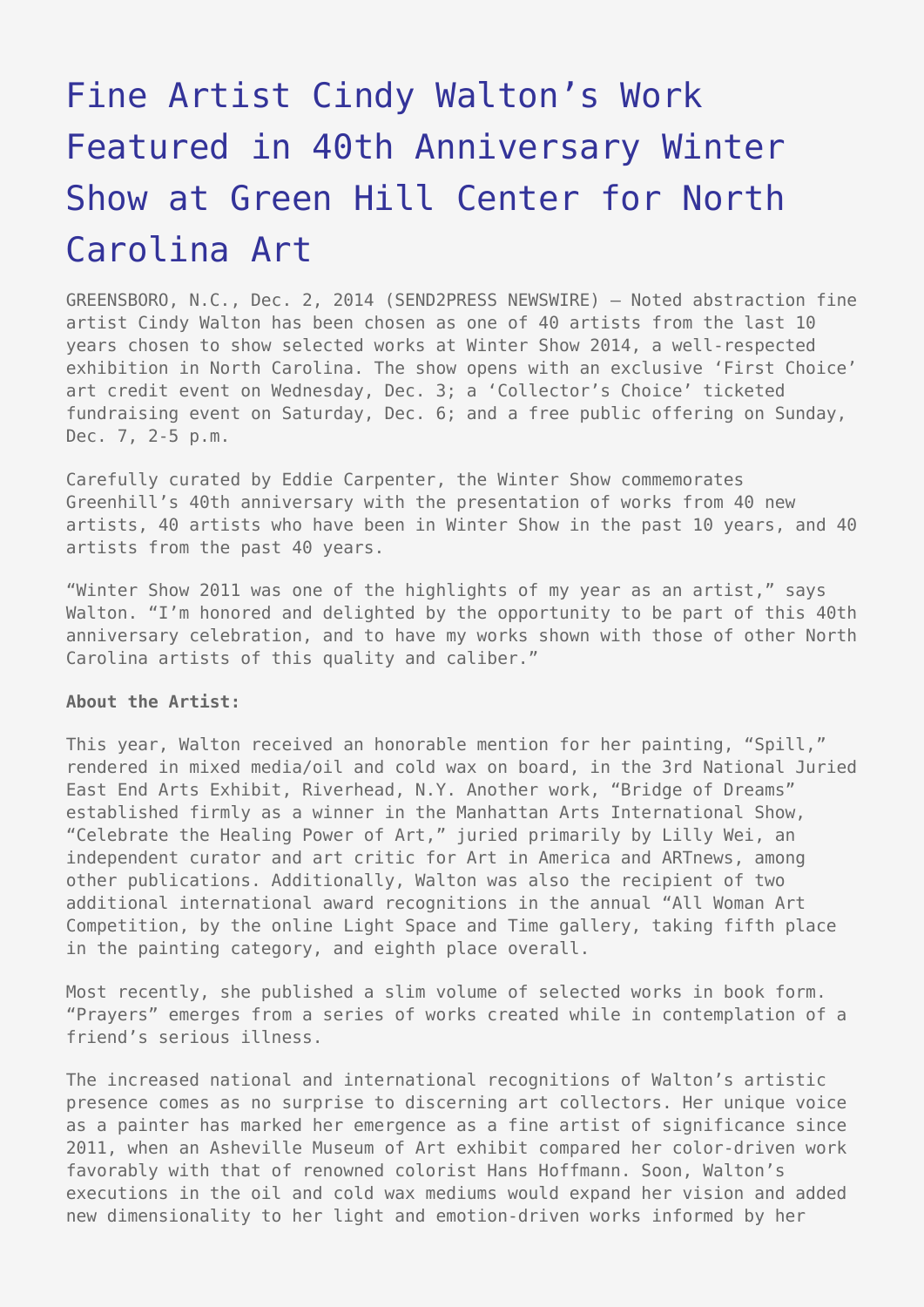relationships and the natural world.

Since 2011, Walton remains a member of the juried National Association of Women Artists and a fellow in the Virginia Center for the Creative Arts, with support from the Karen Shea Silverman Foundation Endowment, at the Creative Retreat, Mount San Angelo, Amherst, Va., since 2006.

For more information on Cindy Walton, visit <http://www.cindywalton.com> – and greet her at the Collector's Choice gala opening on Dec. 6.

## **About the Event:**

In its 40th year, the Winter Show Green Hill Center's 2014 Winter Show opens with the exclusive 'First Choice' art buying opportunity on Wednesday, Dec. 3, from 5:30-7:30 p.m. Patrons purchase an art credit in an increment of \$500, \$1,000, or \$2,500, which may then be applied toward purchase of an artwork.

"The most beautiful pieces often go to discerning collectors before the show opens," says Walton.

The Collector's Choice gala is Saturday, Dec. 6, at 7 p.m. Partygoers will meet and mix with exhibiting artists, including Walton, over food and wine, while raising monies to benefit Green Hill Center's exhibition and educational programming. Participants have an advance opportunity to meet North Carolina's top artists and purchase pieces in the exhibition before they are made available to the public.

The 2014 Winter Show opens to the public Sunday, Dec. 7, with an opening reception from 2-5 p.m., at the Gallery at Greenhill. Attendees will experience the works of 100 featured artists from across the state. The family-oriented event features homemade holiday cookies by Mary Lacklen; music by Holt Gwyn; an opportunity to decorate cookies as works of art in ArtQuest; and presentation on select artists and works featured in Winter Show by artist and educator Steven M. Cozart with Weaver Academy student docents. This free public event is from 2-5 p.m.

Go to<http://www.greenhillcenter.org>for more information.

News issued by: Cindy Walton